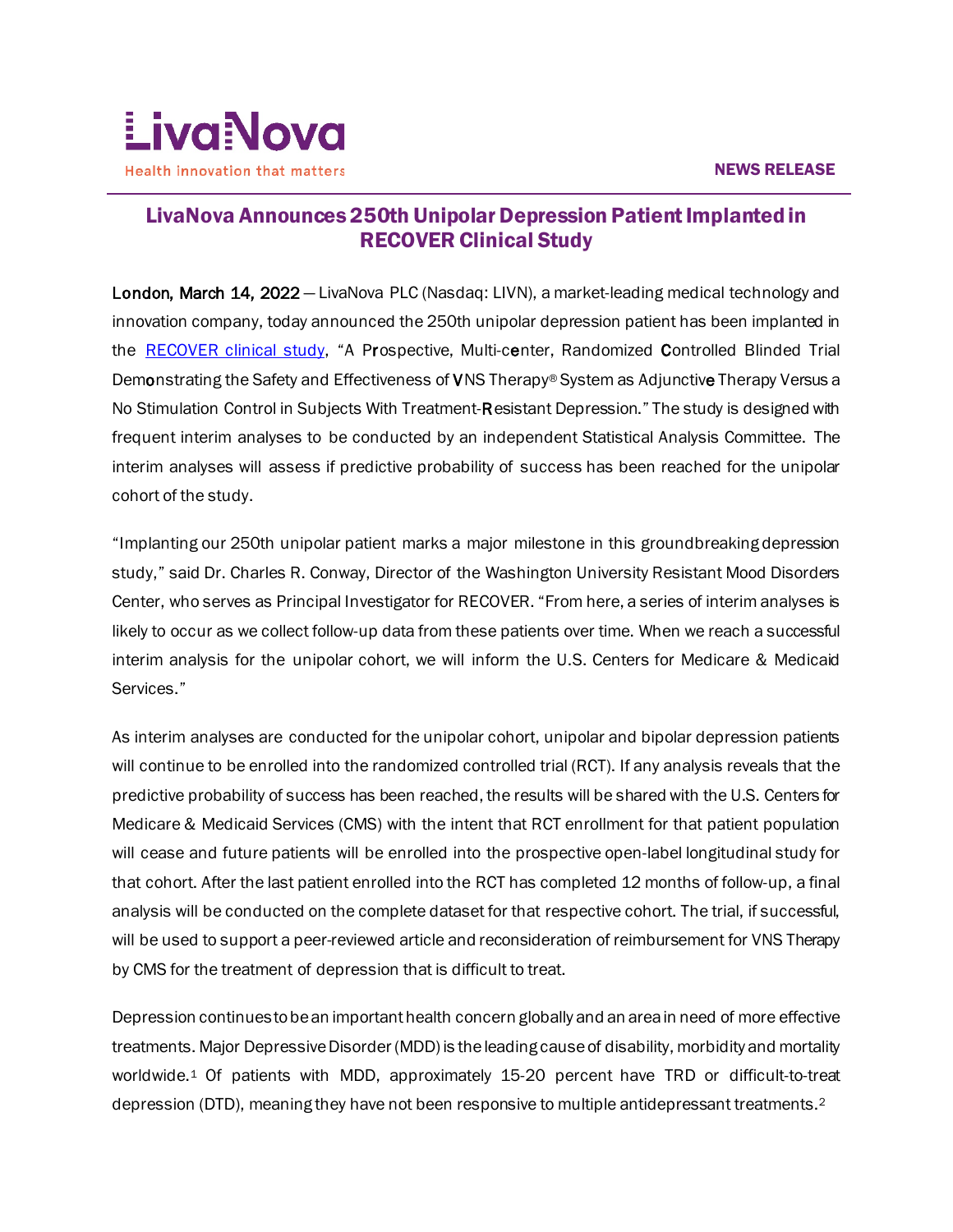"An effective, safe and accessible long-term treatment is needed for the large population of patients worldwide who suffer from their depressive symptoms and who struggle to get and stay well with current treatment options," said Damien McDonald, Chief Executive Officer of LivaNova. "A positive outcome fromthe RECOVER study will help more patients gain access to Symmetry™, our VNS Therapy device for DTD. We look forward to the day when there will be widespread availability of Symmetry to allow patients and psychiatrists access to another treatment option in the battle with this debilitating disease."

Launched in September 2019, RECOVER is the largest clinical study of its kind, examining up to 1,000 patients ages 18 or older who have unipolar or bipolar depression that is difficult to treat. The doubleblind, randomized controlled study is assessing how VNS Therapy can offer patients relief from their depressive symptoms and improve quality of life. RECOVER is being carried out at up to 100 leading hospitals and medical centers across the United States. RECOVER is currently under way as part of a Coverage with Evidence Development framework per the CMS National Coverage Determination process. For more information on the RECOVER clinical study, please visi[t www.RecoverVNS.com.](http://www.recovervns.com/)

## About VNS Therapy for Depression

The VNS Therapy System, Symmetry, is FDA approved and indicated in the U.S. for the adjunctive longterm treatment of chronic or recurrent depression for patients 18 years of age or older who are experiencing a major depressive episode and have not had an adequate response to four or more adequate antidepressant treatments. Commonly reported side effects are hoarseness, shortness of breath, sore throat and coughing. Side effects typically occur during stimulation and are less noticeable over time. Safety information is available [here.](http://www.livanova.com/depression/en-us/safety-information)

## About LivaNova

LivaNova PLC is a global medical technology and innovation company built on nearly five decades of experience and a relentless commitment to provide hope for patients and their families through innovative medical technologies, delivering life-changing improvements for both the Head and Heart. Headquartered in London, LivaNova employs approximately 3,000 employees and has a presence in more than 100 countries for the benefit of patients, healthcare professionals and healthcare systems worldwide. For more information, please visi[t www.livanova.com.](http://www.livanova.com/)

## Safe Harbor Statement

This news release contains "forward-looking statements" concerning the Company's goals, beliefs, expectations, strategies, objectives, plans and underlying assumptions and other statements that are not necessarily based on historical facts. These statements include, but are not limited to, statements regarding progress relating to the RECOVER study and our VNS Therapy System, Symmetry. Actual